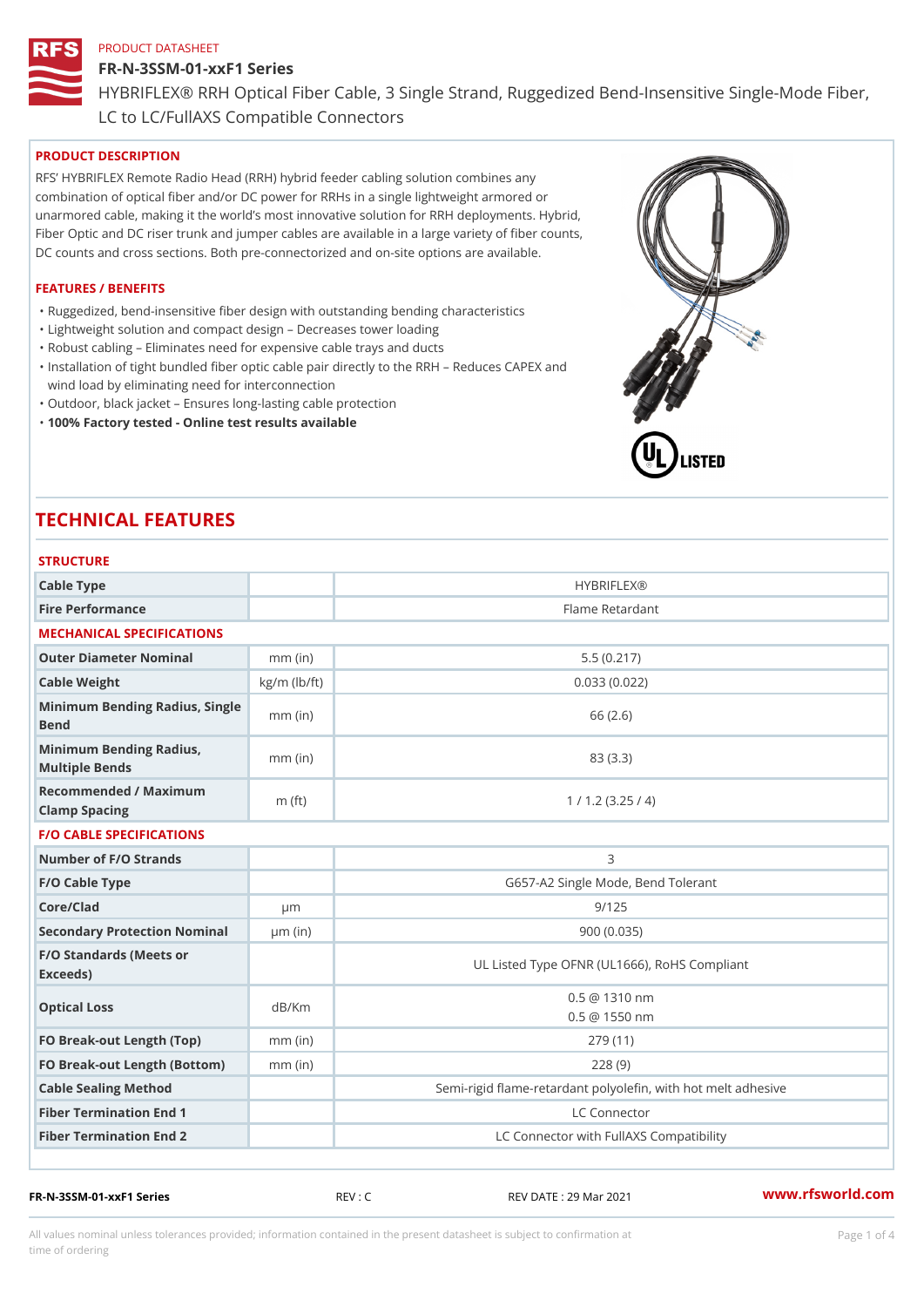FR-N-3SSM-01-xxF1 Series HYBRIFLEX® RRH Optical Fiber Cable, 3 Single Strand, Ruggedized Be LC to LC/FullAXS Compatible Connectors

| CABLE JACKET                                    |                             |                                             |  |  |  |
|-------------------------------------------------|-----------------------------|---------------------------------------------|--|--|--|
| UV-Protection Individual and<br>External Jacket |                             | Yes                                         |  |  |  |
| Jacket Material                                 |                             | Flame Retardant, Indoor/Outdoor, PVC, Black |  |  |  |
| TESTING AND ENVIRONMENTAL                       |                             |                                             |  |  |  |
| Storage Temperature                             | $^{\circ}$ C ( $^{\circ}$ F | $-40$ to $70$ ( $-40$ to $158$ )            |  |  |  |
| Operation Temperature                           | $^{\circ}$ C ( $^{\circ}$ F | $-40$ to 65 ( $-40$ to 149)                 |  |  |  |
| Installation Temperature                        | $^{\circ}$ C ( $^{\circ}$ F | $-20$ to 65 ( $-4$ to 149)                  |  |  |  |
| Jacket Specifications                           |                             | UL 1666                                     |  |  |  |

# EXTERNAL DOCUMENT LINKS

NOTES

Installation Guidelwinessad QuickShip 2.0 Program [Informa](http://www.rfsworld.com/images/hybriflex/quickship_program_2.pdf)tion: On-line Factory Te[s](https://www.rfsworld.com/pictures/userfiles/programs/AAST Latest Version.zip)teResults:

#### ADDITIONAL ASSEMBLIES - 1 PAIR SM FIBERED DITIONAL ASSEMBLIES - 2 PAIR SM FIBER

| Length, ft | Model Number                   |
|------------|--------------------------------|
| 10         | FR-N-1SM-01-10F1               |
| 20         | $FR - N - 1$ S M - 01 - 20 F 1 |
| 30         | FR-N-1SM-01-30F1               |
| 40         | FR-N-1SM-01-40F1               |
| 50         | $FR - N - 1$ S M - 01 - 50 F 1 |
| 60         | FR-N-1SM-01-60F1               |
| 79         | $FR - N - 1$ S M - 01 - 70 F 1 |
| 80         | $FR - N - 1$ S M - 01 - 80 F 1 |
| 90         | FR-N-1SM-01-90F1               |
| 100        | FR-N-1SM-01-100F1              |

| Length, ft | Model Number                  |
|------------|-------------------------------|
| 10         | $FR - N - 2 SM - 01 - 10 F1$  |
| 20         | $FR - N - 2 S M - 01 - 20 F1$ |
| 30         | $FR - N - 2 SM - 01 - 30 F1$  |
| 40         | $FR - N - 2 S M - 01 - 40 F1$ |
| 50         | $FR - N - 2 S M - 01 - 50 F1$ |
| 60         | $FR - N - 2 SM - 01 - 60 F1$  |
| 70         | $FR - N - 2 SM - 01 - 70 F1$  |
| 80         | FR-N-2SM-01-80F1              |
| 90         | $FR - N - 2 S M - 01 - 90 F1$ |
| 100        | $FR - N - 2 SM - 01 - 100 F1$ |

FR-N-3SSM-01-xxF1 Series REV : C REV DATE : 29 Mar 2021 [www.](https://www.rfsworld.com)rfsworld.com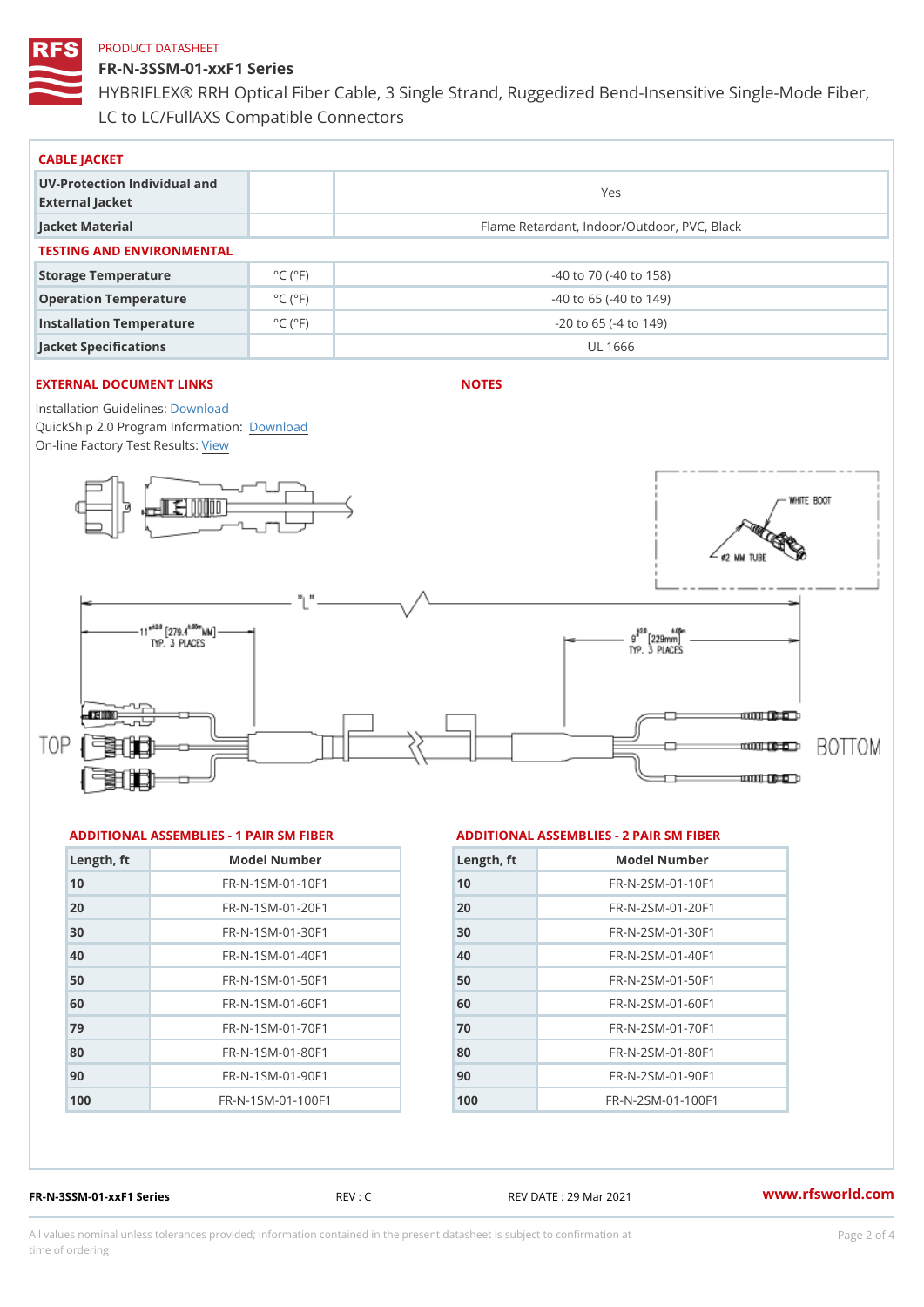# FR-N-3SSM-01-xxF1 Series

HYBRIFLEX® RRH Optical Fiber Cable, 3 Single Strand, Ruggedized Be LC to LC/FullAXS Compatible Connectors

ADDITIONAL ASSEMBLIES - 3 PAIR SM FIBERED DITIONAL ASSEMBLIES - 4 PAIR SM FIBER

| Length, ft | Model Number                   |
|------------|--------------------------------|
| 10         | FR-N-3SM-01-10F1               |
| 20         | $FR - N - 3 S M - 01 - 20 F1$  |
| 30         | $FR - N - 3 S M - 01 - 30 F1$  |
| 40         | $FR - N - 3 S M - 01 - 40 F1$  |
| 50         | $FR - N - 3 S M - 01 - 50 F1$  |
| 60         | $FR - N - 3 S M - 01 - 60 F1$  |
| 79         | FR-N-3SM-01-70F1               |
| 80         | FR-N-3SM-01-80F1               |
| 90         | $FR - N - 3 S M - 01 - 90 F1$  |
| 100        | $FR - N - 3 S M - 01 - 100 F1$ |

| Length, ft | Model Number                   |
|------------|--------------------------------|
| 10         | $FR - N - 4$ S M - 01 - 10 F 1 |
| 20         | $FR - N - 4 SM - 01 - 20 F1$   |
| 30         | $FR - N - 4 S M - 01 - 30 F1$  |
| 40         | FR-N-4SM-01-40F1               |
| 50         | FR-N-4SM-01-50F1               |
| 60         | $FR - N - 4 S M - 01 - 60 F1$  |
| 70         | FR-N-4SM-01-70F1               |
| 80         | $FR - N - 4 S M - 01 - 80 F1$  |
| 90         | FR-N-4SM-01-90F1               |
| 100        | $FR - N - 4 S M - 01 - 100 F1$ |

#### ADDITIONAL ASSEMBLIES - 1 STRAND SM FABSDRTIONAL ASSEMBLIES - 2 STRAND SM FIBER

| Length, ft | Model Number                     | Length, ft | Model Number                      |
|------------|----------------------------------|------------|-----------------------------------|
| 10         | FR-N-1SSM-01-10F1                | 10         | FR-N-2SSM-01-10F1                 |
| 20         | FR-N-1SSM-01-20F1                | 20         | $FR - N - 2SSM - 01 - 20F1$       |
| 30         | FR-N-1SSM-01-30F1                | 30         | FR-N-2SSM-01-30F1                 |
| 40         | $FR - N - 1$ S S M - 01 - 40 F 1 | 40         | FR-N-2SSM-01-40F1                 |
| 50         | FR-N-1SSM-01-50F1                | 50         | FR-N-2SSM-01-50F1                 |
| 60         | $FR - N - 1$ S S M - 01 - 60 F 1 | 60         | $FR - N - 2SSM - 01 - 60F1$       |
| 70         | FR-N-1SSM-01-70F1                | 70         | $FR - N - 2SSM - 01 - 70F1$       |
| 80         | FR-N-1SSM-01-80F1                | 80         | FR-N-2SSM-01-80F1                 |
| 90         | $FR - N - 1$ S S M - 01 - 90 F 1 | 90         | $FR - N - 2SSM - 01 - 90F1$       |
| 100        | FR-N-1SSM-01-100F1               | 100        | $FR - N - 2$ S S M - 01 - 100 F 1 |
|            |                                  |            |                                   |

#### ADDITIONAL ASSEMBLIES - 3 STRAND SM FABSDRTIONAL ASSEMBLIES - 4 STRAND SM FIBER

| Length, ft | Model Number                    |
|------------|---------------------------------|
| 10         | $FR - N - 3 S S M - 01 - 10 F1$ |
| 20         | FR-N-3SSM-01-20F1               |
| 30         | FR-N-3SSM-01-30F1               |
| 40         | FR-N-3SSM-01-40F1               |
| 50         | $FR - N - 3 S S M - 01 - 50 F1$ |
| 60         | $FR - N - 3 S S M - 01 - 60 F1$ |
| 70         | FR-N-3SSM-01-70F1               |
| 80         | FR-N-3SSM-01-80F1               |
| 90         | FR-N-3SSM-01-90F1               |
| 100        | FR-N-3SSM-01-100F1              |

| Length, ft | Model Number                     |
|------------|----------------------------------|
| 10         | FR-N-4SSM-01-10F1                |
| 20         | $FR - N - 4 S S M - 01 - 20 F1$  |
| 30         | $FR - N - 4 S S M - 01 - 30 F1$  |
| 40         | $FR - N - 4$ S S M - 01 - 40 F 1 |
| 50         | FR-N-4SSM-01-50F1                |
| 60         | FR-N-4SSM-01-60F1                |
| 70         | $FR - N - 4$ S S M - 01 - 70 F 1 |
| 80         | FR-N-4SSM-01-80F1                |
| 90         | FR-N-4SSM-01-90F1                |
| 100        | FR-N-4SSM-01-100F1               |

FR-N-3SSM-01-xxF1 Series REV : C REV DATE : 29 Mar 2021 [www.](https://www.rfsworld.com)rfsworld.com

All values nominal unless tolerances provided; information contained in the present datasheet is subject to Pcapgeling that i time of ordering